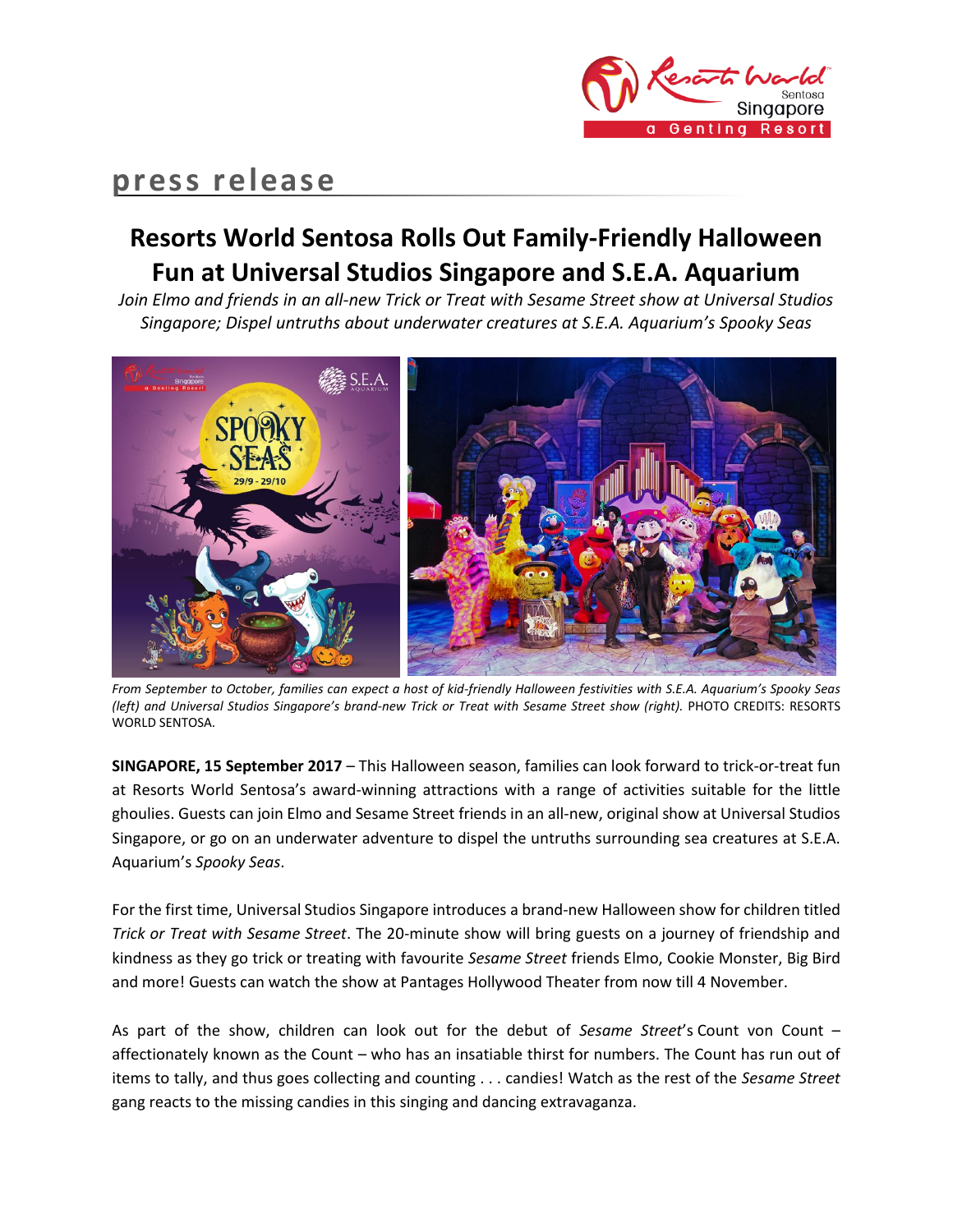Over at S.E.A. Aquarium, families and kids can expect Halloween fun while learning a thing or two about conservation in *Spooky Seas*, held from 29 September to 29 October. Kids enjoy 50% off admission\* to the aquarium for the entire month of October to enjoy the activities. Guests can meet characters such as the Sea Witch and Captain Spooks in a storytelling session as they dispel common misconceptions about underwater creatures: Do sharks attack humans swimming in the ocean? Are corals plants or rocks?

Spooky Seas also showcases an interactive dive presentation where the Underwater Protectors – divers clad in Halloween costumes – will reveal disturbing facts on ocean plastic pollution, how it affects marine animals, and how everyone can do their part to keep the oceans healthy. The show is held on weekends at the Open Ocean Habitat, home to over 40,000 marine animals representing 120 species.

In addition, kids can get hands-on at the Ocean Protectors stations to test their knowledge on sharks, corals and plastic pollution. Guests can also sign up to get involved in S.E.A. Aquarium's monthly conservation-based activities and events. In addition, little ones can get creative designing their own reusable cotton bag and meet S.E.A. Aquarium's latest hammerhead shark mascot making his daily appearance at the Ocean Dome.

*\*Promotion applies to Singapore residents aged 12 years and below.*

### **REFER TO ANNEX 1 FOR DETAILS ON SPOOKY SEAS.**

**– END –**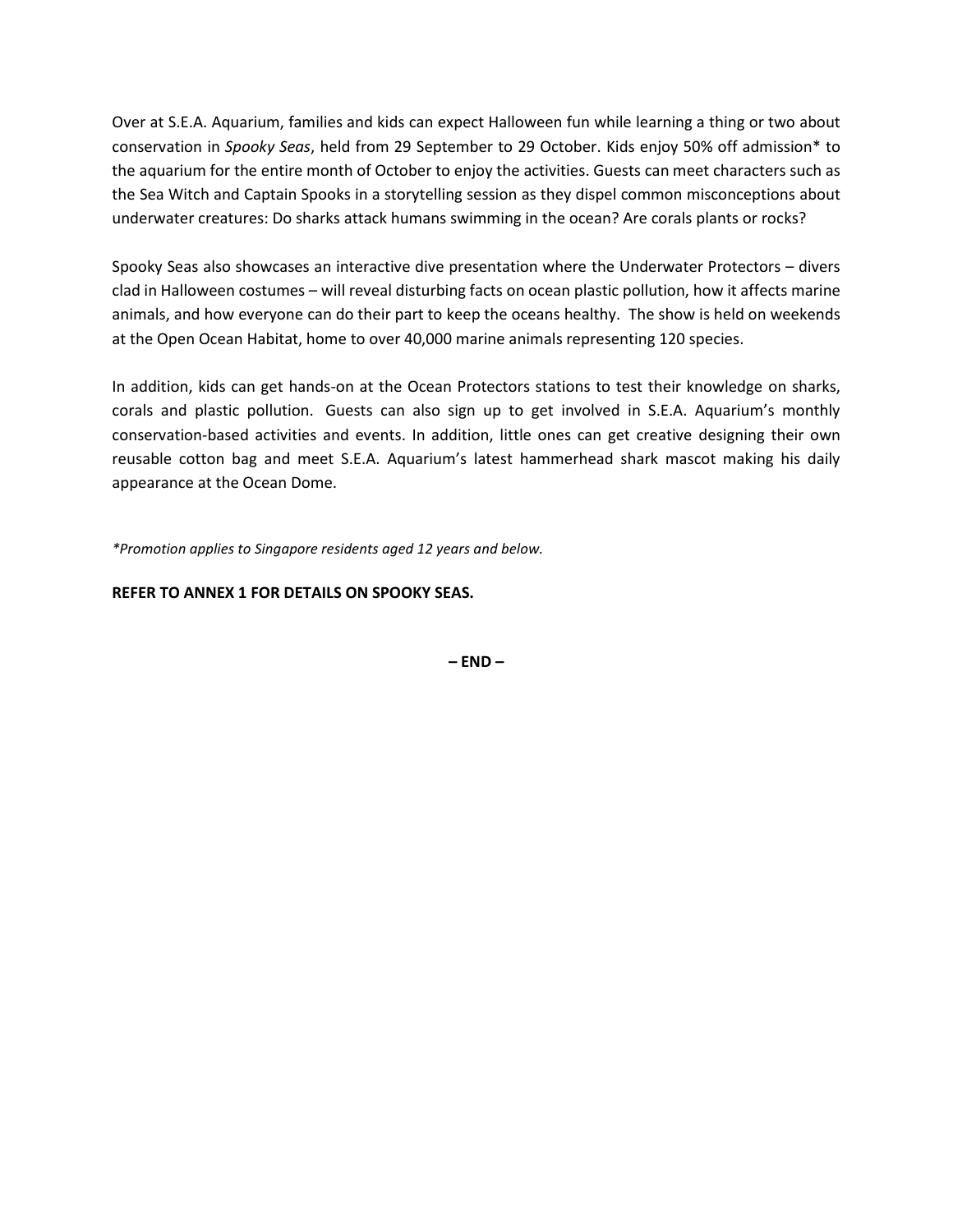#### **ABOUT UNIVERSAL PARKS & RESORTS**

Universal Parks & Resorts, a unit of Comcast NBCUniversal, offers guests around the globe today's most relevant and popular entertainment experiences. With three-time Academy Award® winner Steven Spielberg as creative consultant, its theme parks are known for immersive experiences that feature some of the world's most thrilling and technologically advanced film- and television-based attractions. Comcast NBCUniversal wholly owns Universal Studios Hollywood, which includes Universal CityWalk Hollywood. It also owns Universal Orlando Resort, a destination resort with three theme parks (Universal Studios Florida, Universal's Islands of Adventure and the new water theme park, Universal's Volcano Bay), five resort hotels, and Universal CityWalk Orlando. In addition, Comcast NBCUniversal owns Universal Studios Japan, in Osaka and has a license agreement with Universal Studios Singapore at Resorts World Sentosa, Singapore. The company is also developing a theme park destination in Beijing called Universal Beijing Resort.

#### **ABOUT S.E.A. AQUARIUM**

Opened in November 2012, S.E.A. Aquarium at Resorts World Sentosa is one of the world's largest aquariums home to more than 100,000 marine animals from across 800 species. Featuring 49 habitats, S.E.A. Aquarium exhibits close to 80 threatened species including the manta ray, Clarion angelfish and a variety of beautiful corals that mirror a pristine aquatic environment. Through interactive programmes, up-close animal encounters and immersive learning journeys, S.E.A. Aquarium aims to inspire visitors to protect the world's oceans.

S.E.A. Aquarium collaborates with local and regional partners in marine conservation projects and is accredited by the Association of Zoos & Aquariums (AZA) and World Association of Zoos and Aquariums (WAZA).

#### **ABOUT RESORTS WORLD SENTOSA**

Resorts World Sentosa (RWS), Asia's premium lifestyle destination resort, is located on Singapore's resort island of Sentosa. Spanning 49 hectares, RWS is home to four world-class attractions including Universal Studios Singapore, S.E.A. Aquarium, Dolphin Island and Adventure Cove Waterpark. Other attractions include the Asian flagship of a world-renowned destination spa, a casino, six unique hotels and the Resorts World Convention Centre. With the most number of Michelin stars in one destination, RWS offers award-winning dining experiences at renowned celebrity chef restaurants, establishing itself as a key player in Singapore's vibrant and diverse dining scene. The integrated resort also offers world-class entertainment, from original resident productions to concerts and public shows such as the Crane Dance and the Lake of Dreams. RWS has been named "Best Integrated Resort" since 2011 for six consecutive years at the TTG Travel Awards which recognises the best of Asia-Pacific's travel industry.

RWS is wholly owned by Genting Singapore, a company of the Genting Group. For more information, please visit [www.rwsentosa.com.](http://www.rwsentosa.com/)

[ResortsWorldatSentosa](https://www.facebook.com/ResortsWorldatSentosa) @rwsentosa **#RWSMoments** [www.rwsentosablog.com](http://www.rwsentosablog.com/)

#### **MEDIA CONTACTS**

Shaiful Rizal Tel: +65 6577 9761 / +65 9170 2542 E-mail[: shaiful.malek@RWSentosa.com](mailto:shaiful.malek@RWSentosa.com)

Audrey Lee Tel: +65 6577 9766 / +65 8198 0047 E-mail: [audrey.sylee@RWSentosa.com](mailto:audrey.sylee@RWSentosa.com)

#### **Note to Editors**

- 1. Photos can be downloaded fro[m https://app.box.com/v/RWSHalloweenForFamilies](https://app.box.com/v/RWSHalloweenForFamilies)
- 2. All photos are to be attributed to **Resorts World Sentosa**